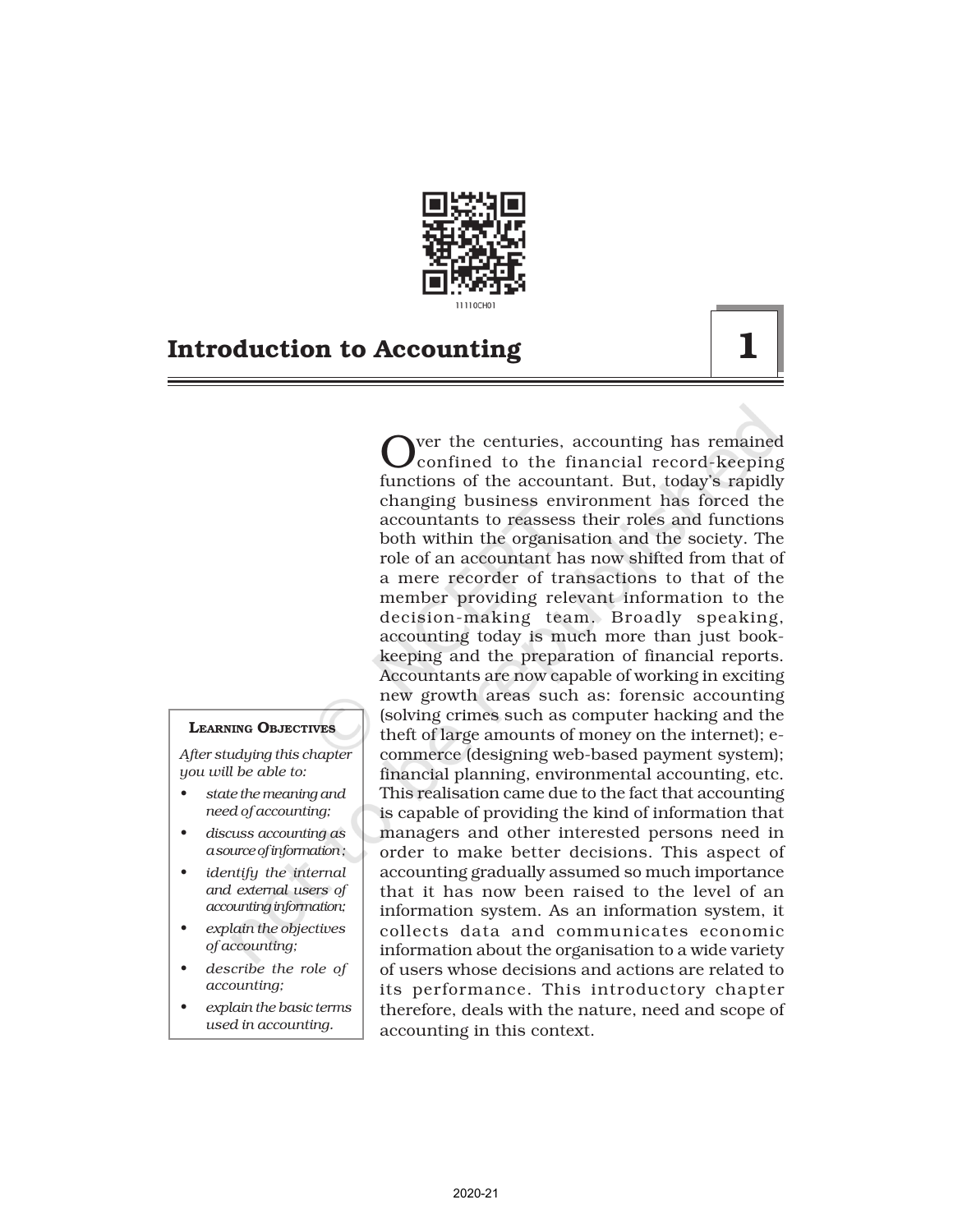## 1.1 Meaning of Accounting

In 1941, The American Institute of Certified Public Accountants (AICPA) had defined accounting as the art of recording, classifying, and summarising in a significant manner and in terms of money, transactions and events which are, in part at least, of financial character, and interpreting the results thereof'. With greater economic development resulting in changing role of accounting, its scope, became broader. In 1966, the American Accounting Association (AAA) defined accounting as 'the process of identifying, measuring and communicating economic information to permit informed judgments and decisions by users of information'.



Fig. 1.1 : *Showing the process of accounting*

In 1970, the Accounting Principles Board of AICPA also emphasised that the function of accounting is to provide quantitative information, primarily financial in nature, about economic entities, that is intended to be useful in making economic decisions.

Accounting can therefore be defined as the process of identifying, measuring, recording and communicating the required information relating to the economic events of an organisation to the interested users of such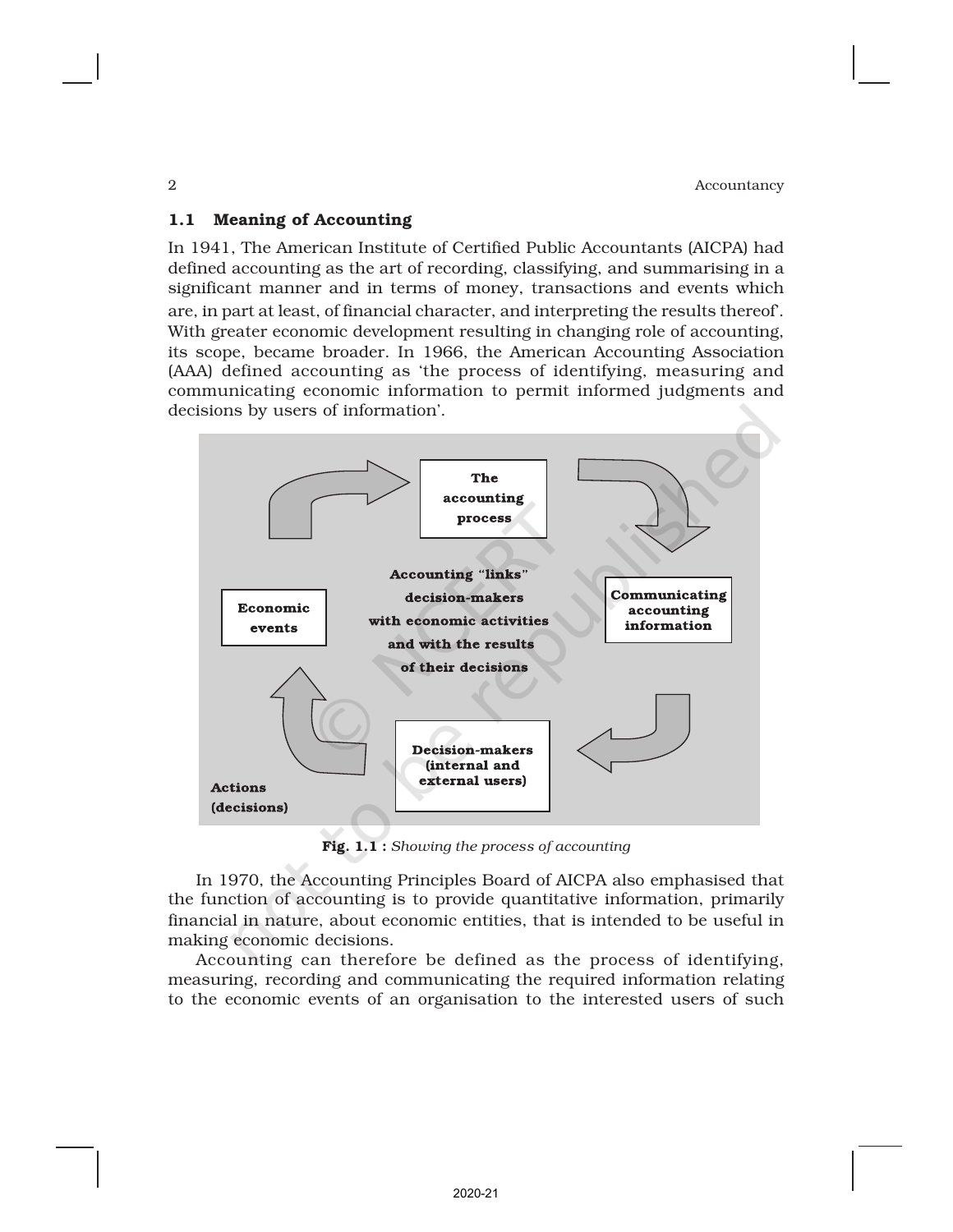information. In order to appreciate the exact nature of accounting, we must understand the following relevant aspects of the definition:

- Economic Events
- Identification, Measurement, Recording and Communication
- Organisation
- Interested Users of Information

#### Box 1

#### History and Development of Accounting

Accounting enjoys a remarkable heritage. The history of accounting is as old as civilisation. The seeds of accounting were most likely first sown in Babylonia and Egypt around 4000 B.C. who recorded transactions of payment of wages and taxes on clay tablets. Historical evidences reveal that Egyptians used some form of accounting for their treasuries where gold and other valuables were kept. The incharge of treasuries had to send day wise reports to their superiors known as Wazirs (the prime minister) and from there month wise reports were sent to kings. Babylonia, known as the city of commerce, used accounting for business to uncover losses taken place due to frauds and lack of efficiency. In Greece, accounting was used for apportioning the revenues received among treasuries, maintaining total receipts, total payments and balance of government financial transactions. Romans used memorandum or daybook where in receipts and payments were recorded and wherefrom they were posted to ledgers on monthly basis. (700 B.C to 400 A.D). China used sophisticated form of government accounting as early as 2000 B.C. Accounting practices in India could be traced back to a period when twenty three centuries ago, Kautilya, a minister in Chandragupta's kingdom wrote a book named *Arthashasthra*, which also described how accounting records had to be maintained.

Luca Pacioli's, a Franciscan friar (merchant class), book *Summa de*

*Arithmetica, Geometria, Proportion at Proportionality* (Review of Arithmetic and Geometric proportions) in Venice (1494) is considered as the first book on double entry bookkeeping. A portion of this book contains knowledge of business and book-keeping. However, Pacioli did not claim that he was the inventor of double entry book-keeping but spread the knowledge of it. It shows that he probably relied on then–current book-keeping manuals as the basis for his masterpiece. In his book, he used the present day popular terms of accounting Debit (Dr.) and Credit (Cr.). These were the concepts used in Italian terminology. Debit comes from the Italian *debito* which comes from the Latin *debita* and *debeo* which means owed to the proprietor. Credit comes from the Italian *credito* which comes from the Latin '*credo*' which means trust or belief (in the proprietor or owed by the proprietor. In explaining double entry system, Pacioli wrote that 'All entries… have to be double entries, that is if you make one creditor, you must make some debtor'. He also stated that a merchants responsibility include to give glory to God in their enterprises, to be ethical in all business activities and to earn a profit. He discussed the details of memorandum, journal, ledger and specialised accounting procedures.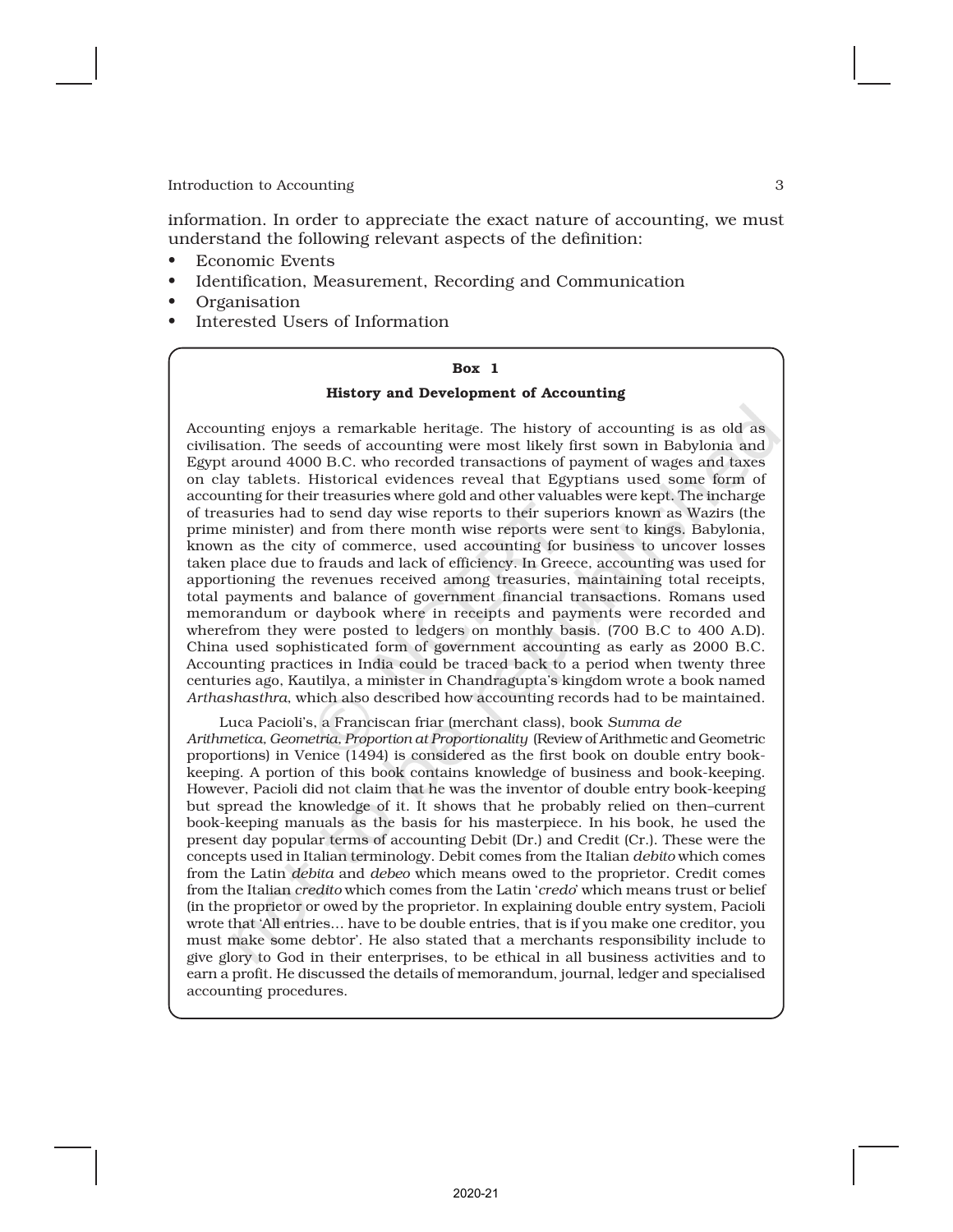## *1.1.1 Economic Events*

Business organisations involves economic events. An economic event is known as a happening of consequence to a business organisation which consists of transactions and which are measurable in monetary terms. For example, purchase of machinery, installing and keeping it ready for manufacturing is an event which comprises number of financial transactions such as buying a machine, transportation of machine, site preparation for installation of a machine, expenditure incurred on its installation and trial runs. Thus, accounting identifies bunch of transactions relating to an economic event. If an event involves transactions between an outsider and an organisation, these are known as *external events*. The following are the examples of such transactions:

- Sale of merchandise to the customers.
- Rendering services to the customers by ABC Limited.
- Purchase of materials from suppliers.
- Payment of monthly rent to the landlord.

*An internal event is* an economic event that occurs entirely between the internal wings of an enterprise, e.g., supply of raw material or components by the stores department to the manufacturing department, payment of wages to the employees, etc.

## *1.1.2 Identification, Measurement, Recording and Communication*

*Identification* : It means determining what transactions to record, i.e., to identity events which are to be recorded. It involves observing activities and selecting those events that are of considered financial character and relate to the organisation. The business transactions and other economic events therefore are evaluated for deciding whether it has to be recorded in books of account. For example, the value of human resources, changes in managerial policies or appointment of personnel are important but none of these are recorded in books of account. However, when a company makes a sale or purchase, whether on cash or credit, or pays salary it is recorded in the books of account.

*Measurement* : It means quantification (including estimates) of business transactions into financial terms by using monetary unit, viz. rupees and paise as a measuring unit. If an event cannot be quantified in monetary terms, it is not considered for recording in financial accounts. That is why important items like the appointment of a new managing director, signing of contracts or changes in personnel are not shown in the books of accounts.

*Recording* : Once the economic events are identified and measured in financial terms, these are recorded in books of account in monetary terms and in a chronological order. Recording is done in a manner that the necessary financial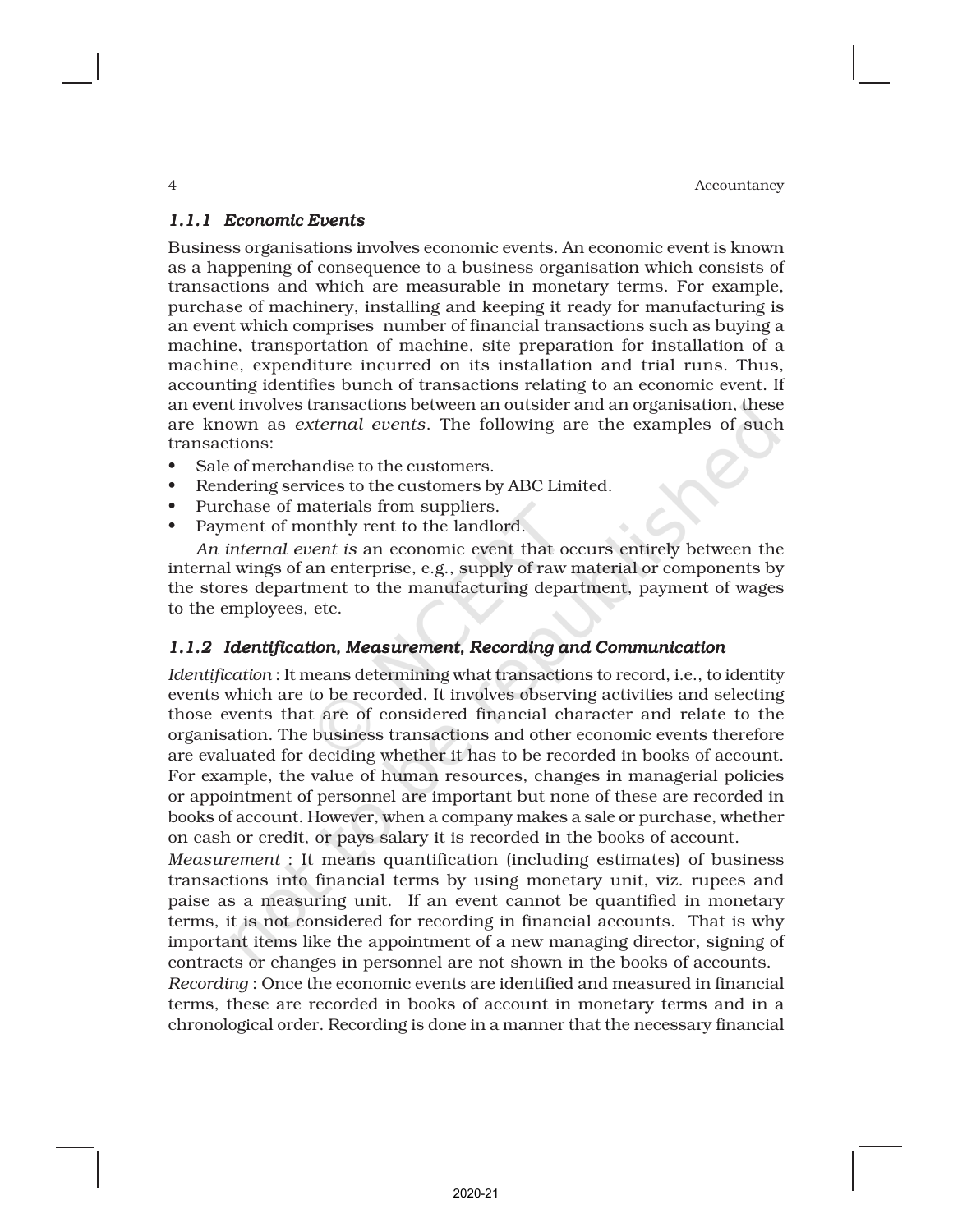information is summarised as per well-established practice and is made available as and when required.

*Communication* : The economic events are identified, measured and recorded in order that the pertinent information is generated and communicated in a certain form to management and other internal and external users. The information is regularly communicated through accounting reports. These reports provide information that are useful to a variety of users who have an interest in assessing the financial performance and the position of an enterprise, planning and controlling business activities and making necessary decisions from time to time. The accounting information system should be designed in such a way that the right information is communicated to the right person at the right time. Reports can be daily, weekly, monthly, or quarterly, depending upon the needs of the users. An important element in the communication process is the accountant's ability and efficiency in presenting the relevant information.

## *1.1.3 Organisation*

Organisation refers to a business enterprise, whether for profit or not-forprofit motive. Depending upon the size of activities and level of business operation, it can be a sole-proprietory concern, partnership firm, cooperative society, company, local authority, municipal corporation or any other association of persons.

## *1.1.4 Interested Users of Information*

Accounting is a means by which necessary financial information about business enterprise is communicated and is also called the language of business. Many users need financial information in order to make important decisions. These users can be divided into two broad categories: *internal users and external users.* Internal users include: Chief Executive, Financial Officer, Vice President, Business Unit Managers, Plant Managers, Store Managers, Line Supervisors, etc. External users include: present and potential Investors (shareholders), Creditors (Banks and other Financial Institutions, Debentureholders and other Lenders), Tax Authorities, Regulatory Agencies (Department of Company Affairs, Registrar of Companies, Securities Exchange Board of India, Labour Unions, Trade Associations, Stock Exchange and Customers, etc. Since the primary function of accounting is to provide useful information for decision-making, it is a means to an end, with the end being the decision that is helped by the availability of accounting information. You will study about the types of accounting information and its users later in this chapter.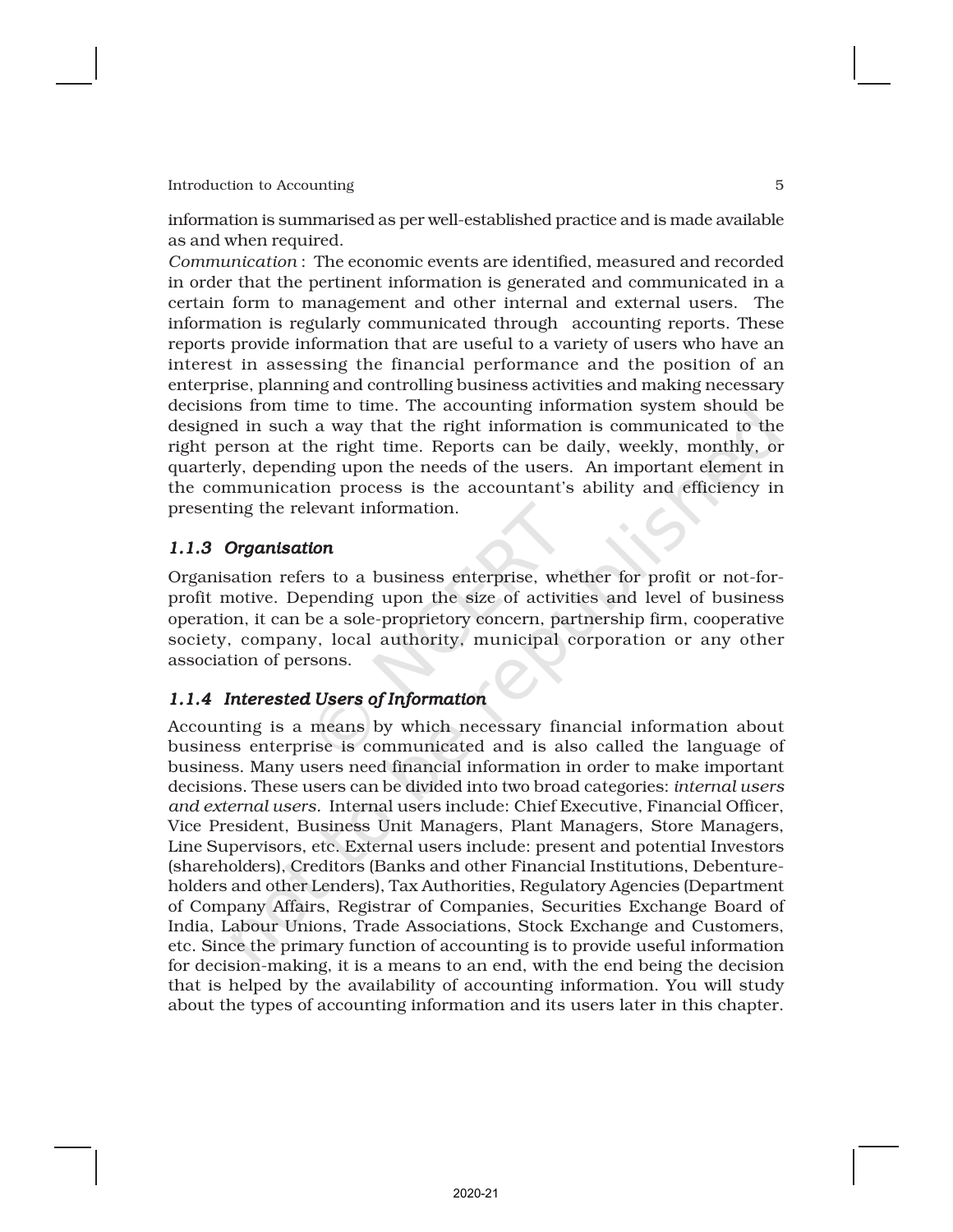## Box 2 Why do the Users Want Accounting Information? • The owners/shareholders use them to see if they are getting a satisfactory return on their investment, and to assess the financial health of their company/business. • The directors/managers use them for making both internal and external comparisons in their attempts to evaluate the performance. They may compare the financial analysis of their company with the industry figures in order to ascertain the company's strengths and weaknesses. Management is also concerned with ensuring that the money invested in the company/organisation is generating an adequate return and that the company/organisation is able to pay its debts and remain solvent. • The creditors (lenders) want to know if they are likely to get paid and look particularly at liquidity, which is the ability of the company/organisation to pay its debts as they become due. • The prospective investors use them to assess whether or not to invest their money in the company/organisation. • The government and regulatory agencies such as Registrar of companies, Custom departments IRDA, RBI, etc. require information for the payment of various taxes such as Value Added Tax (VAT), Income Tax (IT), Customs and Excise duties for protecting the interests of investors, creditors(lenders), and also to satisfy the legal obligations imposed by The Companies Act 2013 and SEBI from time-to-

## 1.2 Accounting as a Source of Information

time.

As discussed earlier, accounting is a definite processes of interlinked activities, (refer figure 1.1) that begins with the identification of transactions and ends with the preparation of financial statements. Every step in the process of accounting generates information. Generation of information is not an end in itself. It is a means to facilitate the dissemination of information among different user groups. Such information enables the interested parties to take appropriate decisions. Therefore, dissemination of information is an essential function of accounting. To be useful, the accounting information should ensure to:

- provide information for making economic decisions;
- serve the users who rely on financial statements as their principal source of information;
- provide information useful for predicting and evaluating the amount, timing and uncertainty of potential cash-flows;
- provide information for judging management's ability to utilise resources effectively in meeting goals;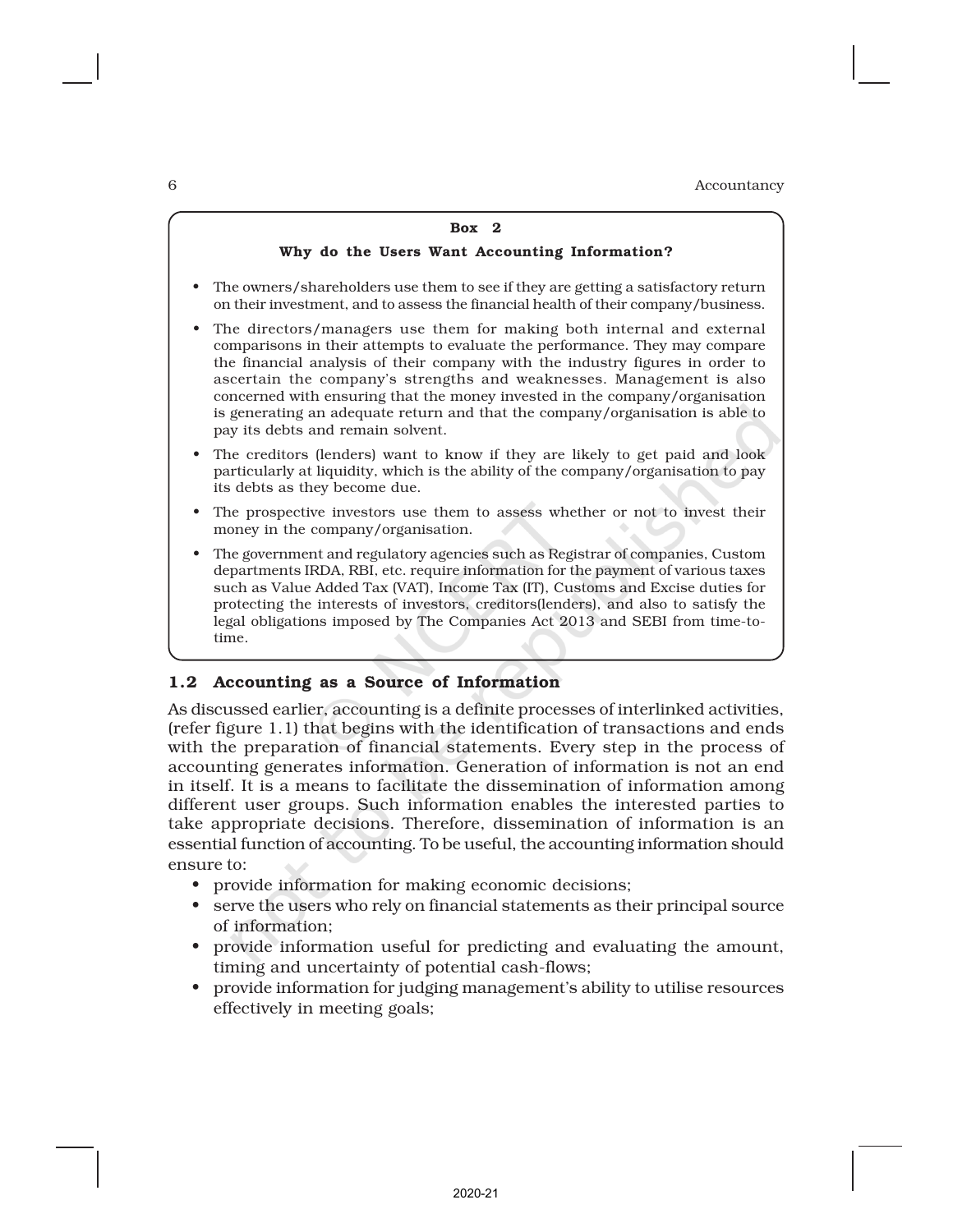- provide factual and interpretative information by disclosing underlying assumptions on matters subject to interpretation, evaluation, prediction, or estimation; and
- provide information on activities affecting the society.

#### Test Your Understanding - I

Complete the following sentences with appropriate words:

- (a) Information in financial reports is based on .....................
- (b) Internal users are the ..................... of the business entity.
- (c) A ..................... would most likely use an entities financial report to determine whether or not the business entity is eligible for a loan.
- (d) The Internet has assisted in decreasing the ..................... in issuing financial reports to users.
- (e) ..................... users are groups outside the business entity, who uses the information to make decisions about the business entity.
- (f) Information is said to be relevent if it is ......................
- (g) The process of accounting starts with ............ and ends with ............
- (h) Accounting measures the business transactions in terms of ............ units.
- (i) Identified and measured economic events should be recording in ............ order.

The role of an accountant in generating accounting information is to observe, screen and recognise events and transactions to measure and process them, and thereby compile reports comprising accounting information that are communicated to the users. These are then interpreted, decoded and used by management and other user groups. It must be ensured that the information provided is relevant, adequate and reliable for decision-making. The apparently divergent needs of internal and external users of accounting information have resulted in the development of sub-disciplines within the accounting discipline namely, *financial accounting*, *cost accounting* and *management accounting* (refer box 3).

*Financial accounting* assists keeping a systematic record of financial transactions the preparation and presentation of financial reports in order to arrive at a measure of organisational success and financial soundness. It relates to the past period, serves the *stewardship* function and is monetary in nature. It is primarily concerned with the provision of financial information to all stakeholders.

*Cost accounting* assists in analysing the expenditure for ascertaining the cost of various products manufactured or services rendered by the firm and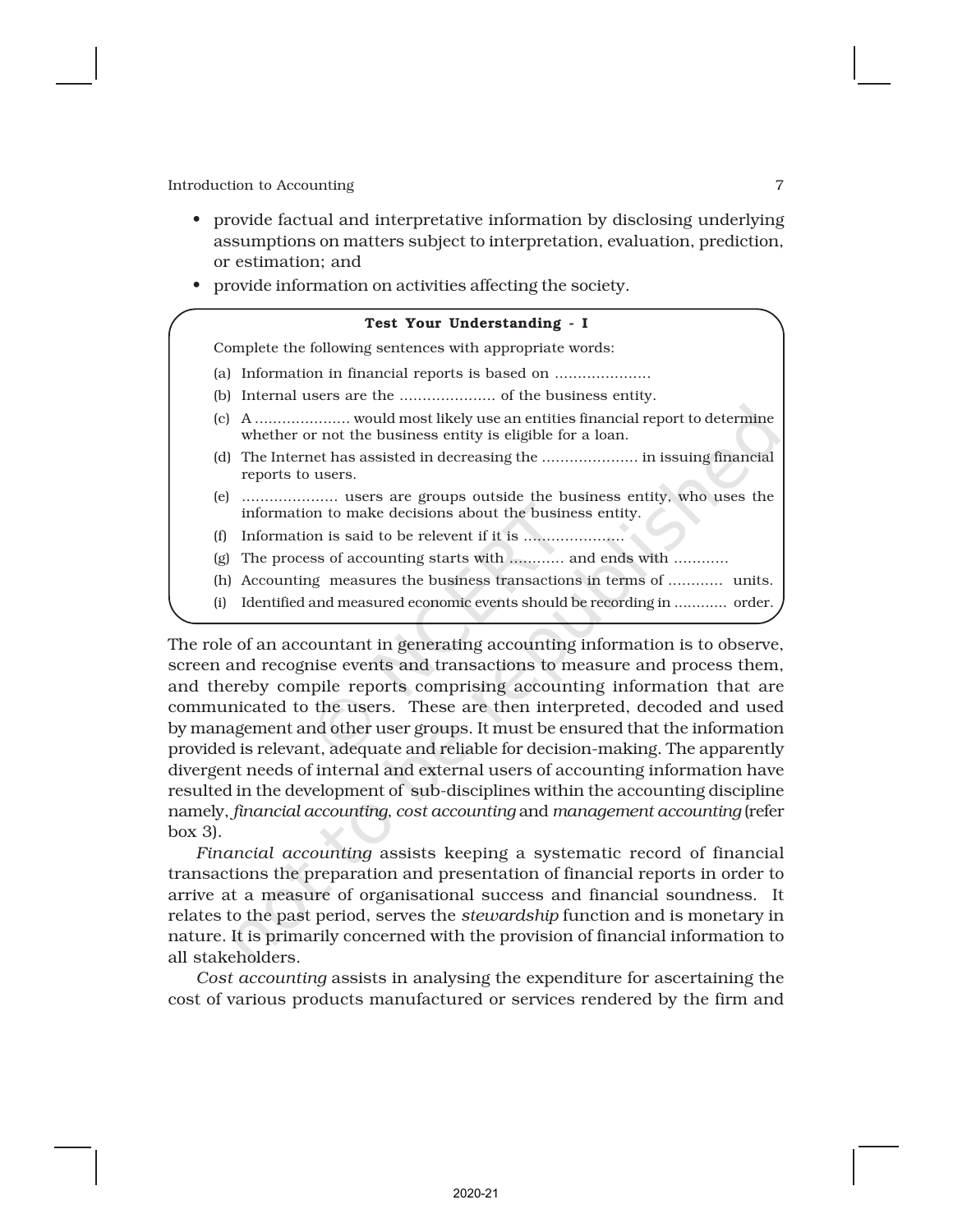fixation of prices thereof. It also helps in controlling the costs and providing necessary costing information to management for decision-making.

*Management accounting* deals with the provision of necessary accounting information to people within the organisation to enable them in decision-making, planning and controlling business operations. Management accounting draws the relevant information mainly from financial accounting and cost accounting which helps the management in budgeting, assessing profitability, taking pricing decisions, capital expenditure decisions and so on. Besides, it generates other information (quantitative and qualitative, financial and non-financial) which relates to the future and is relevant for decision-making in the organisation. Such information includes: sales forecast, cash flows, purchase requirement, manpower needs, environmental data about effects on air, water, land, natural resources, flora, fauna, human health, social responsibilities, etc.

As a result, the scope of accounting has become so vast, that new areas like human resource accounting, social accounting, responsibility accounting have also gained prominance.

### Let's Do It

Many People in today's society think of an accountant as simply a glorified bookkeeper. But the role of an accountant is continually changing. Discuss in the classroom what really the role of accounting is?

#### *1.2.1 Qualitative Characteristics of Accounting Information*

Qualitative characteristics are the attributes of accounting information which tend to enhance its understandability and usefulness. In order to assess whether accounting information is decision useful, it must possess the characteristics of reliability, relevance, understandability and comparability.

## *Reliability*

Reliability means the users must be able to depend on the information. The reliability of accounting information is determined by the degree of correspondence between what the information conveys about the transactions or events that have occurred, measured and displayed. A reliable information should be free from error and bias and faithfully represents what it is meant to represent. To ensure reliability, the information disclosed must be credible, verifiable by independent parties use the same method of measuring, and be neutral and faithful (refer figure 1.3).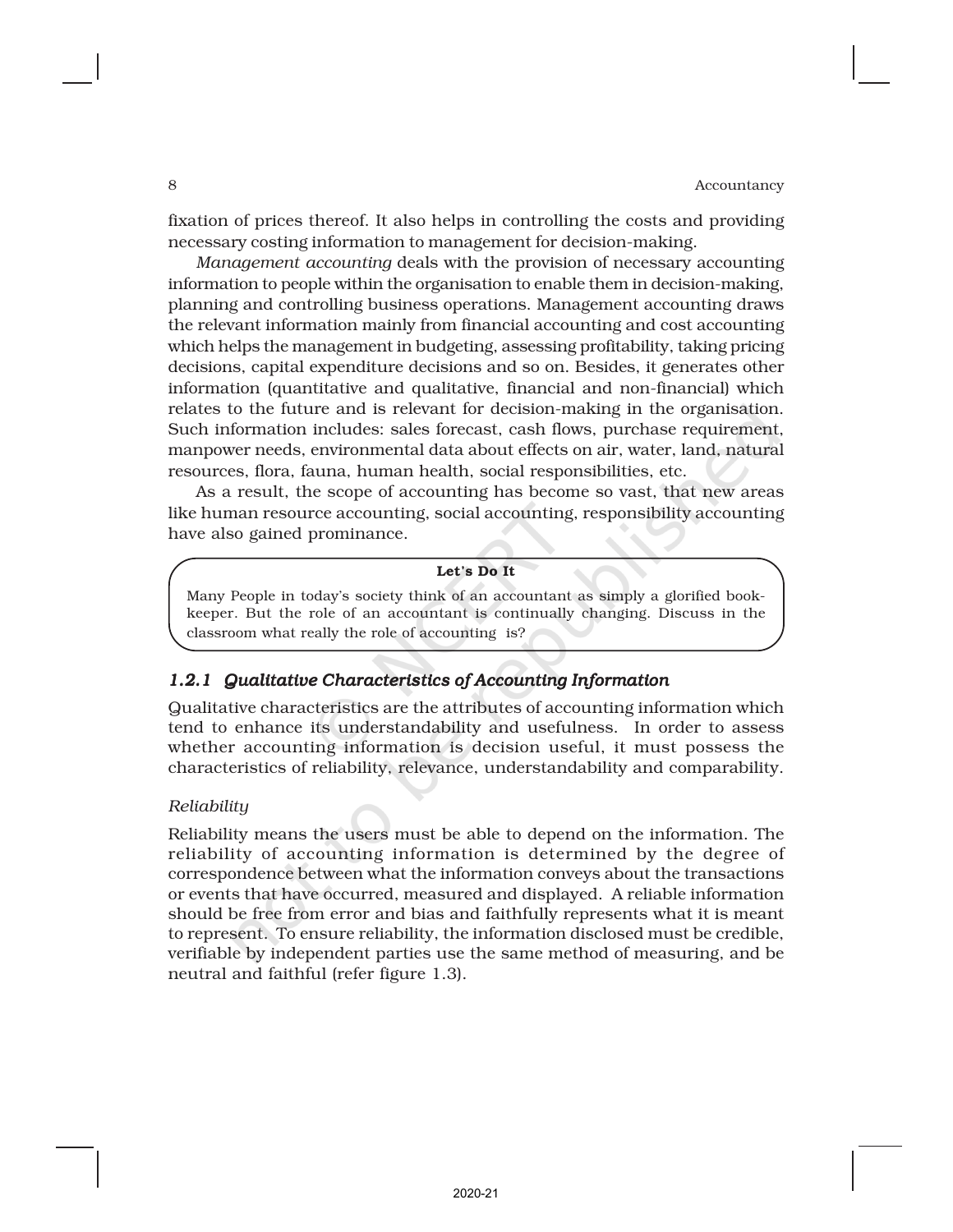# Box 3

#### Branches of Accounting

The economic development and technological advancements have resulted in an increase in the scale of operations and the advent of the company form of business organisation. This has made the management function more and more complex and increased the importance of accounting information. This gave rise to special branches of accounting. These are briefly explained below :

Financial accounting : The purpose of this branch of accounting is to keep a record of all financial transactions so that:

- (a) the profit earned or loss sustained by the business during an accounting period can be worked out,
- (b) the financial position of the business as at the end of the accounting period can be ascertained, and
- (c) the financial information required by the management and other interested parties can be provided.

**Cost Accounting :** The purpose of cost accounting is to analyse the expenditure so as to ascertain the cost of various products manufactured by the firm and fix the prices. It also helps in controlling the costs and providing necessary costing information to management for decision-making.

**Management Accounting**: The purpose of management accounting is to assist the management in taking rational policy decisions and to evaluate the impact of its decisons and actions.

#### *Relevance*

To be relevant, information must be available in time, must help in prediction and feedback, and must influence the decisions of users by :

- (a) helping them form prediction about the outcomes of past, present or future events; and/or
- (b) confirming or correcting their past evaluations.

## *Understandability*

Understandability means decision-makers must interpret accounting information in the same sense as it is prepared and conveyed to them. The qualities that distinguish between good and bad communication in a message are fundamental to the understandability of the message. A message is said to be effectively communicated when it is interpreted by the receiver of the message in the same sense in which the sender has sent. Accountants should present the comparable information in the most intenlligible manner without sacrificing relevance and reliability.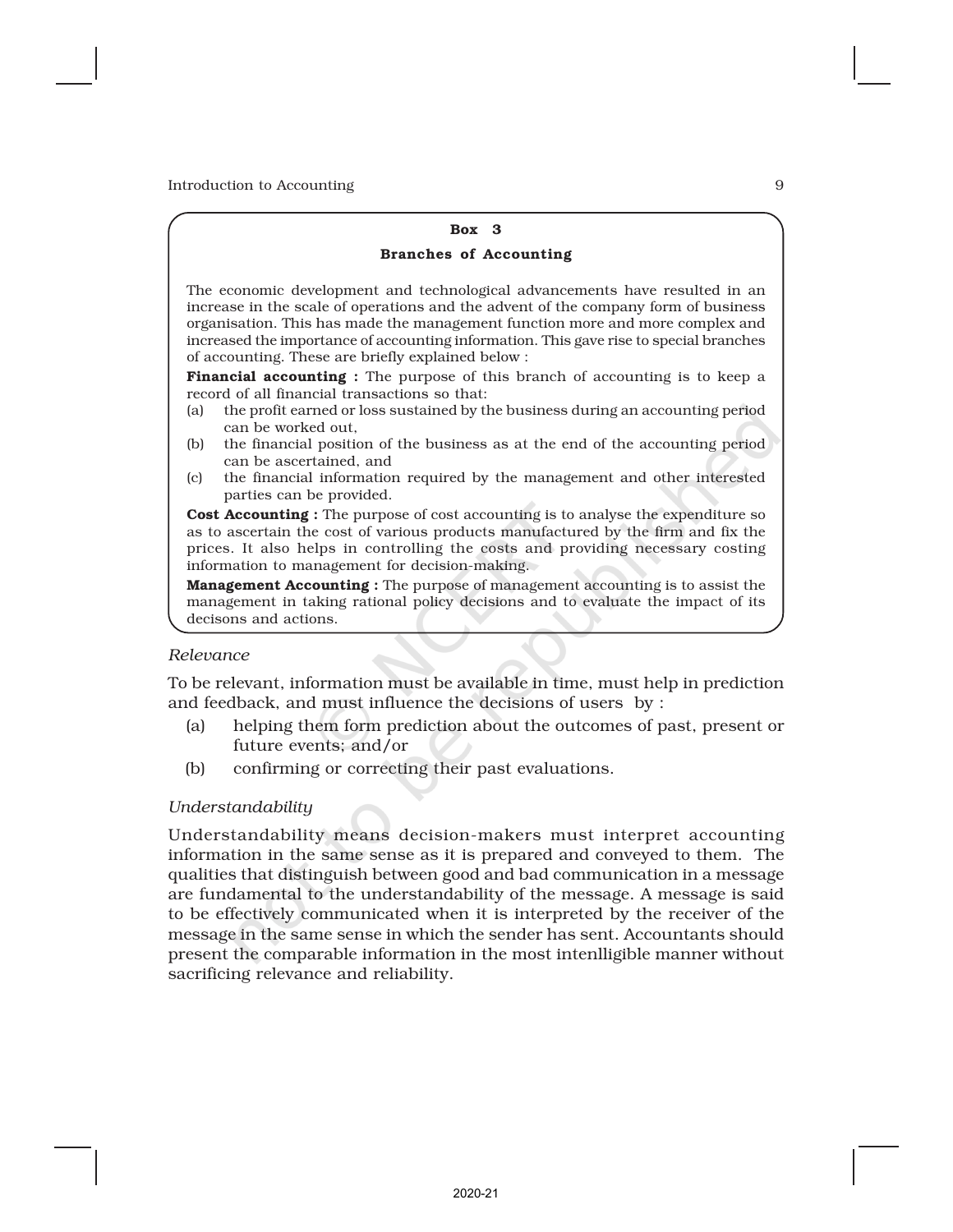## *Comparability*

It is not sufficient that the financial information is relevant and reliable at a particular time, in a particular circumstance or for a particular reporting entity. But it is equally important that the users of the general purpose financial reports are able to compare various aspects of an entity over different time period and with other entities. To be comparable, accounting reports must belong to a common period and use common unit of measurement and format of reporting.

#### Test Your Understanding - II

You are a senior accountant of Ramona Enterprises Limited. What three steps would you take to make your company's financial statements understandable and decision useful?

- 1. ——————————————————————————————
- 2. ——————————————————————————————
- 3. ——————————————————————————————

[*Hint : Refer to qualitative characteristics of accounting information]*

## 1.3 Objectives of Accounting

As an information system, the basic objective of accounting is to provide useful information to the interested group of users, both external and internal. The necessary information, particularly in case of external users, is provided in the form of financial statements, viz., profit and loss account and balance sheet. Besides these, the management is provided with additional information from time to time from the accounting records of business. Thus, the primary objectives of accounting include the following:

## *1.3.1 Maintenance of Records of Business Transactions*

Accounting is used for the maintenance of a systematic record of all financial transactions in book of accounts. Even the most brilliant executive or manager cannot accurately remember the numerous amount of varied transactions such as purchases, sales, receipts, payments, etc. that takes place in business everyday. Hence, a proper and complete records of all business transactions are kept regularly. Moreover, the recorded information enables verifiability and acts as an evidence.

## *1.3.2 Calculation of Profit and Loss*

The owners of business are keen to have an idea about the net results of their business operations periodically, i.e. whether the business has earned profits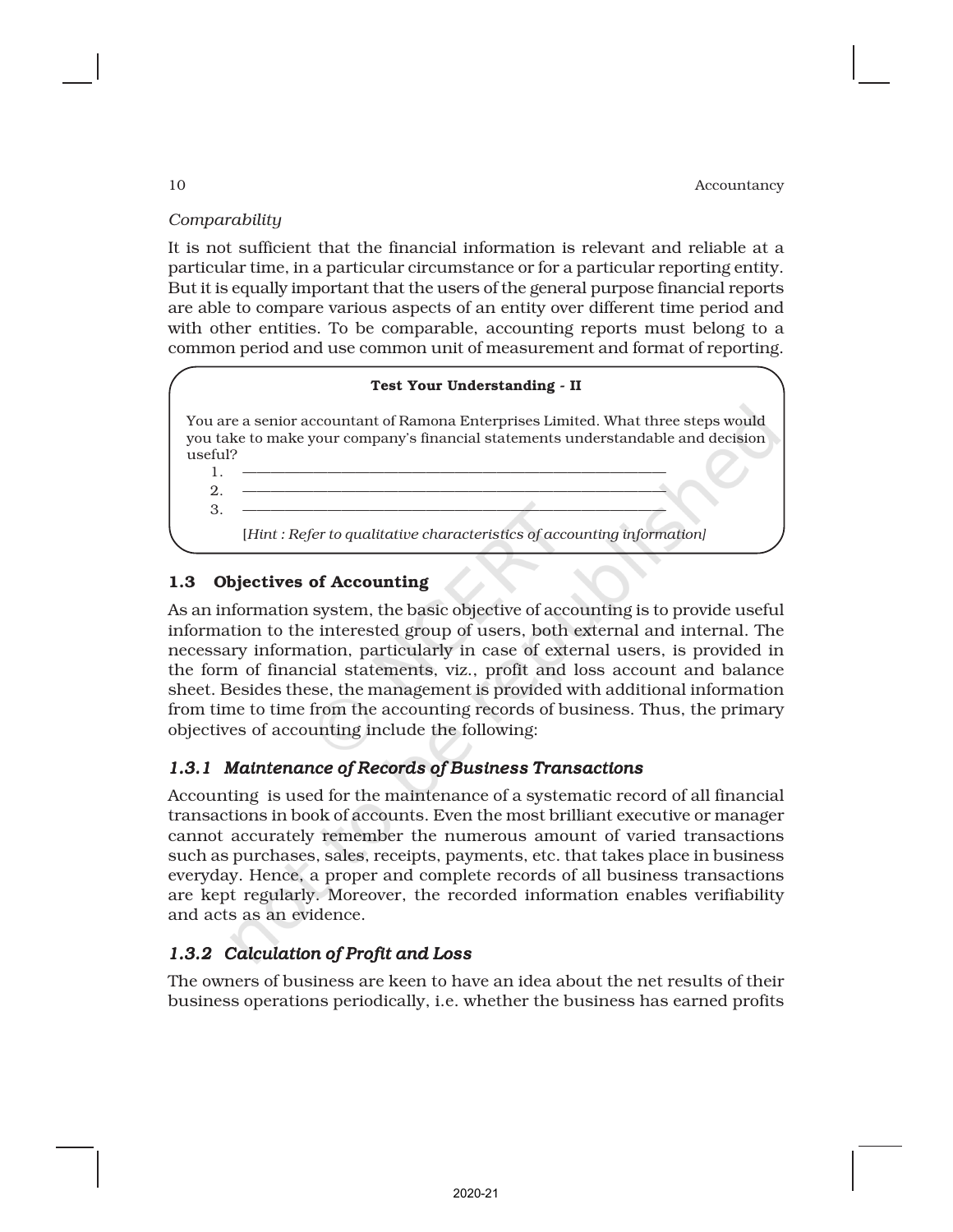

Fig. 1.3 : *The qualitative characteristics of accounting information*

or incurred losses. Thus, another objective of accounting is to ascertain the profit earned or loss sustained by a business during an accounting period which can be easily workout with help of record of incomes and expenses relating to the business by preparing a profit or loss account for the period. Profit represents excess of revenue (income), over expenses. If the total revenue of a given period is  $\bar{\tau}$  6,00,000 and total expenses are  $\bar{\tau}$  5,40,000 the profit will be equal to ₹ 60,000(₹ 6,00,000 – ₹ 5,40,000). If however, the total expenses exceed the total revenue, the difference reflects the loss.

# *1.3.3 Depiction of Financial Position*

Accounting also aims at ascertaining the financial position of the business concern in the form of its assets and liabilities at the end of every accounting period. A proper record of resources owned by business organisation (Assets)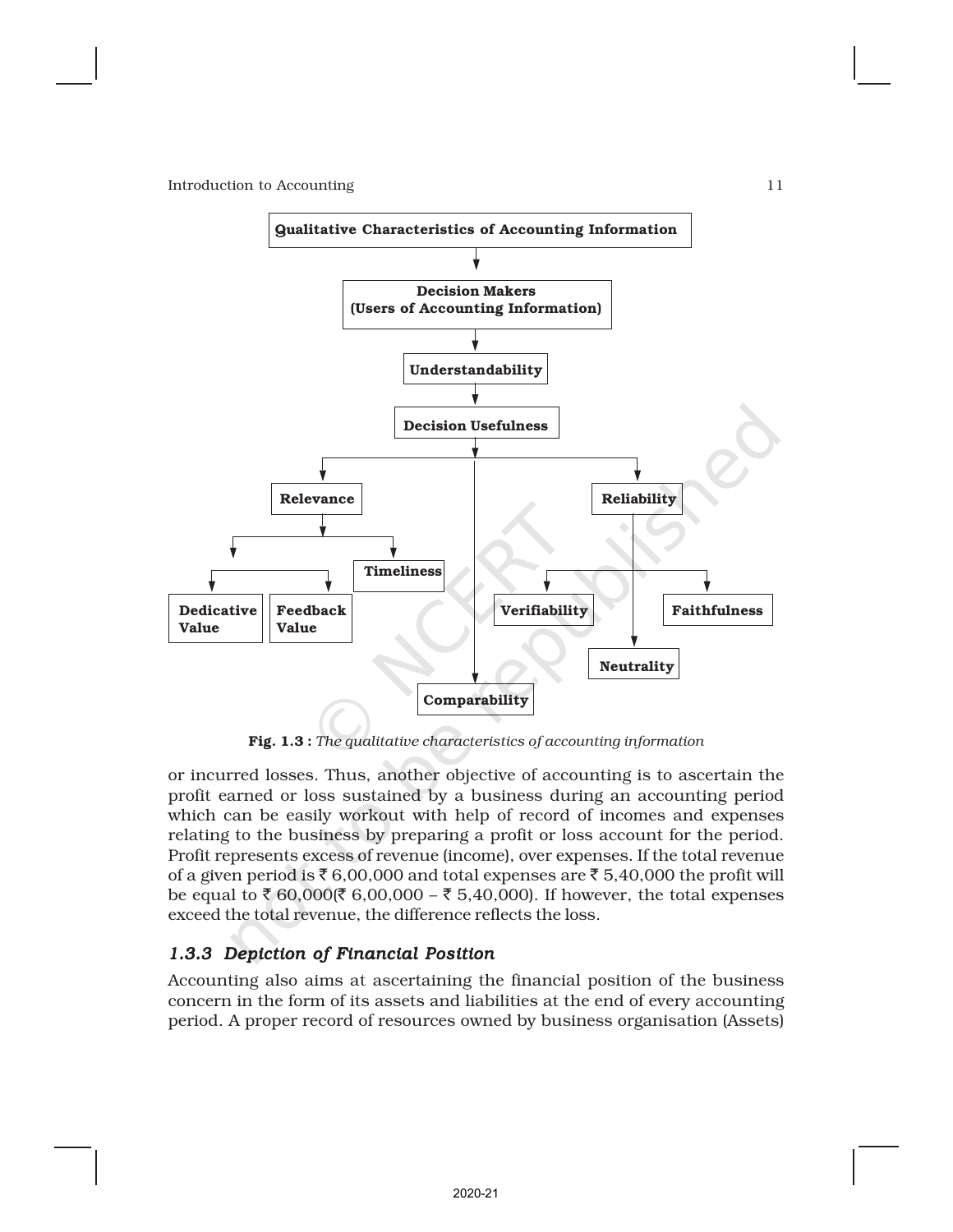and claims against such resources (Liabilities) facilitates the preparation of a statement known as balance sheet position statement.

# *1.3.4 Providing Accounting Information to its Users*

The accounting information generated by the accounting process is communicated in the form of reports, statements, graphs and charts to the users who need it in different decision situations. As already stated, there are two main user groups, viz. *internal users*, mainly management, who needs timely information on cost of sales, profitability, etc. for planning, controlling and decision-making and *external users* who have limited authority, ability and resources to obtain the necessary information and have to rely on financial statements (Balance Sheet, Profit and Loss account). Primarily, the external users are interested in the following:

- Investors and potential investors-information on the risks and return on investment;
- Unions and employee groups-information on the stability, profitability and distribution of wealth within the business;
- Lenders and financial institutions-information on the creditworthiness of the company and its ability to repay loans and pay interest;
- Suppliers and creditors-information on whether amounts owed will be repaid when due, and on the continued existence of the business;
- Customers-information on the continued existence of the business and thus the probability of a continued supply of products, parts and after sales service;
- Government and other regulators- information on the allocation of resources and the compliance to regulations;
- Social responsibility groups, such as environmental groups-information on the impact on environment and its protection;
- Competitors-information on the relative strengths and weaknesses of their competition and for comparative and benchmarking purposes. Whereas the above categories of users share in the wealth of the company, competitors require the information mainly for strategic purposes.

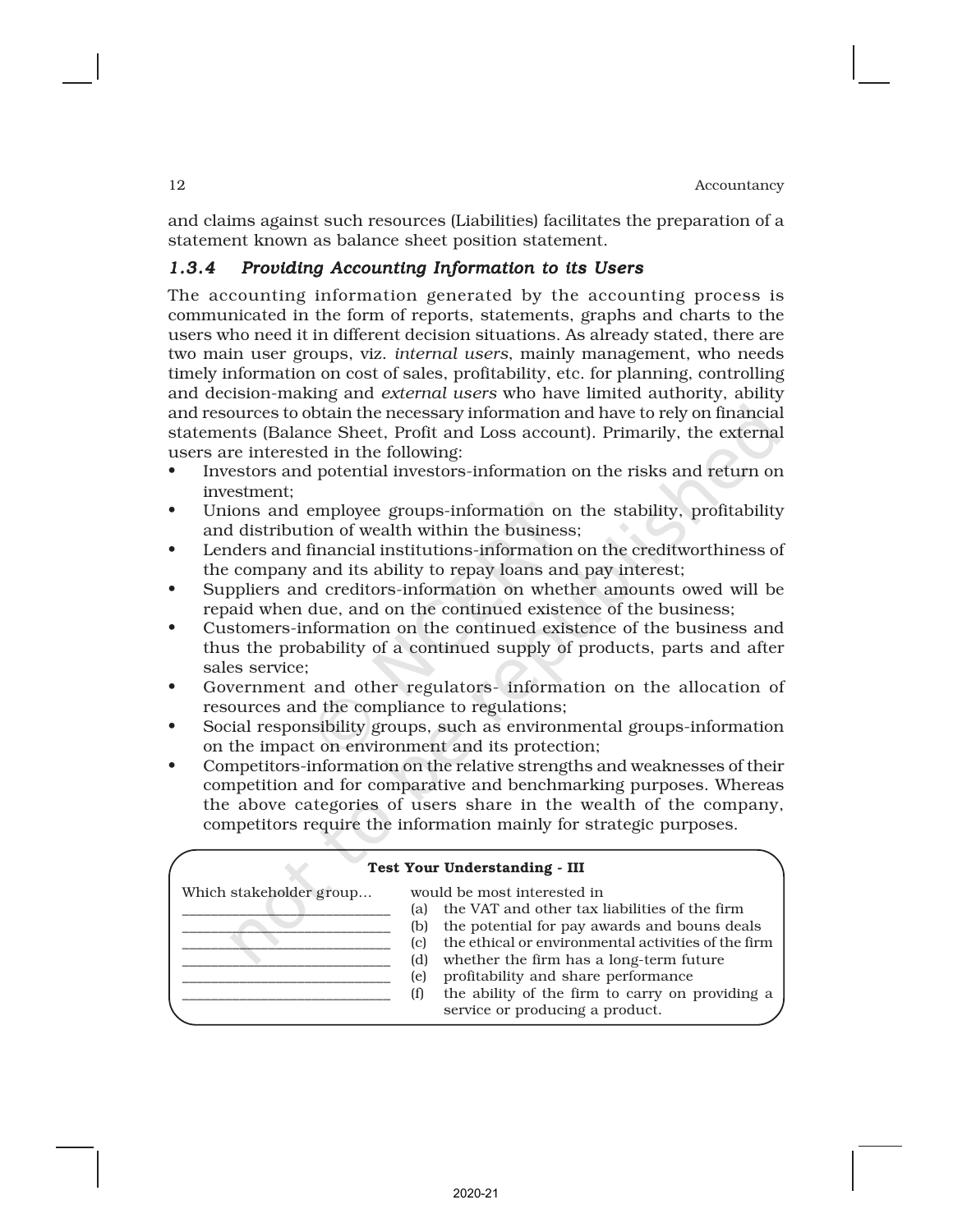#### 1.4 Role of Accounting

For centuries, the role of accounting has been changing with the changes in economic development and increasing societal demands. It describes and analyses a mass of data of an enterprise through measurement, classification and summarisation, and reduces those date into reports and statements, which show the financial condition and results of operations of that enterprise. Hence, it is regarded as a language of business. It also performs the service activity by providing quantitative financial information that helps the users in various ways. Accounting as an information system collects and communicates economic information about an enterprise to a wide variety of interested parties. However, accounting information relates to the past transactions and is quantitative and financial in nature, it does not provide qualitative and non-financial information. These limitations of accounting must be kept in view while making use of the accounting information.

#### Test Your Understanding - IV

#### Tick the Correct Answer

- 1. Which of the following is not a business transaction?
	- a. Bought furniture of  $\bar{5}10,000$  for business
	- b. Paid for salaries of employees  $\bar{\xi}$  5,000
	- c. Paid sons fees from her personal bank account  $\bar{z}$  20,000
	- d. Paid sons fees from the business  $\bar{z}$  2,000
- 2. Deepti wants to buy a building for her business today. Which of the following is the relevant data for his decision?
	- a. Similar business acquired the required building in 2000 for  $\bar{\tau}$  10,00,000
	- b. Building cost details of 2003
	- c. Building cost details of 1998
	- d. Similar building cost in August,  $2005 \bar{\tau} 25,00,000$
- 3. Which is the last step of accounting as a process of information?
	- a. Recording of data in the books of accounts
	- b. Preparation of summaries in the form of financial statements
	- c. Communication of information
	- d. Analysis and interpretation of information
- 4. Which qualitative characteristics of accounting information is reflected when accounting information is clearly presented?
	- a. Understandability
	- b. Relevance
	- c. Comparability
	- d. Reliability
- 5. Use of common unit of measurement and common format of reporting promotes;
	- a. Comparability
	- b. Understandability
	- c. Relevance
	- d. Reliability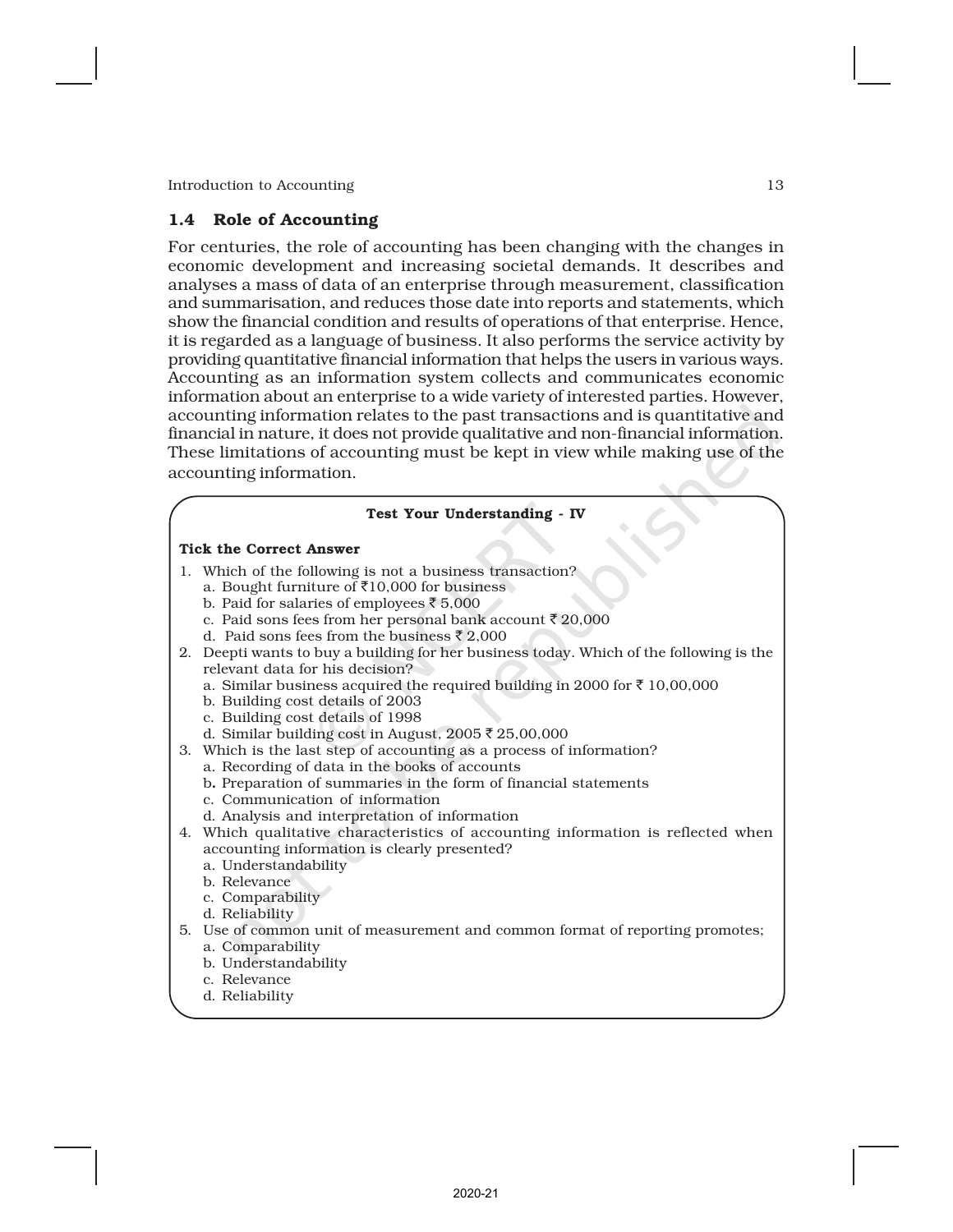## Box 4 Different Roles of Accounting

- ü As a language it is perceived as the language of business which is used to communicate information on enterprises;
- $\checkmark$  As a historical record- it is viewed as chronological record of financial transactions of an organisation at actual amounts involved;
- ü As current economic reality- it is viewed as the means of determining the true income of an entity namely the change of wealth over time;
- As an information system it is viewed as a process that links an information source (the accountant) to a set of receivers (external users) by means of a channel of communication;
- ü As a commodity- specialised information is viewed as a service which is in demand in society, with accountants being willing to and capable of providing it.

## 1.5 Basic Terms in Accounting

## *1.5.1 Entity*

Entity means a reality that has a definite individual existence. Business entity means a specifically identifiable business enterprise like Super Bazaar, Hire Jewellers, ITC Limited, etc. An accounting system is always devised for a specific business entity (also called accounting entity).

## *1.5.2 Transaction*

An event involving some value between two or more entities. It can be a purchase of goods, receipt of money, payment to a creditor, incurring expenses, etc. It can be a cash transaction or a credit transaction.

## 1.5.3 *Assets*

Assets are economic resources of an enterprise that can be usefully expressed in monetary terms. Assets are items of value used by the business in its operations. For example, Super Bazar owns a fleet of trucks, which is used by it for delivering foodstuffs; the trucks, thus, provide economic benefit to the enterprise. This item will be shown on the asset side of the balance sheet of Super Bazaar. Assets can be broadly classified into two types: current and Non-current (Figure 1.4).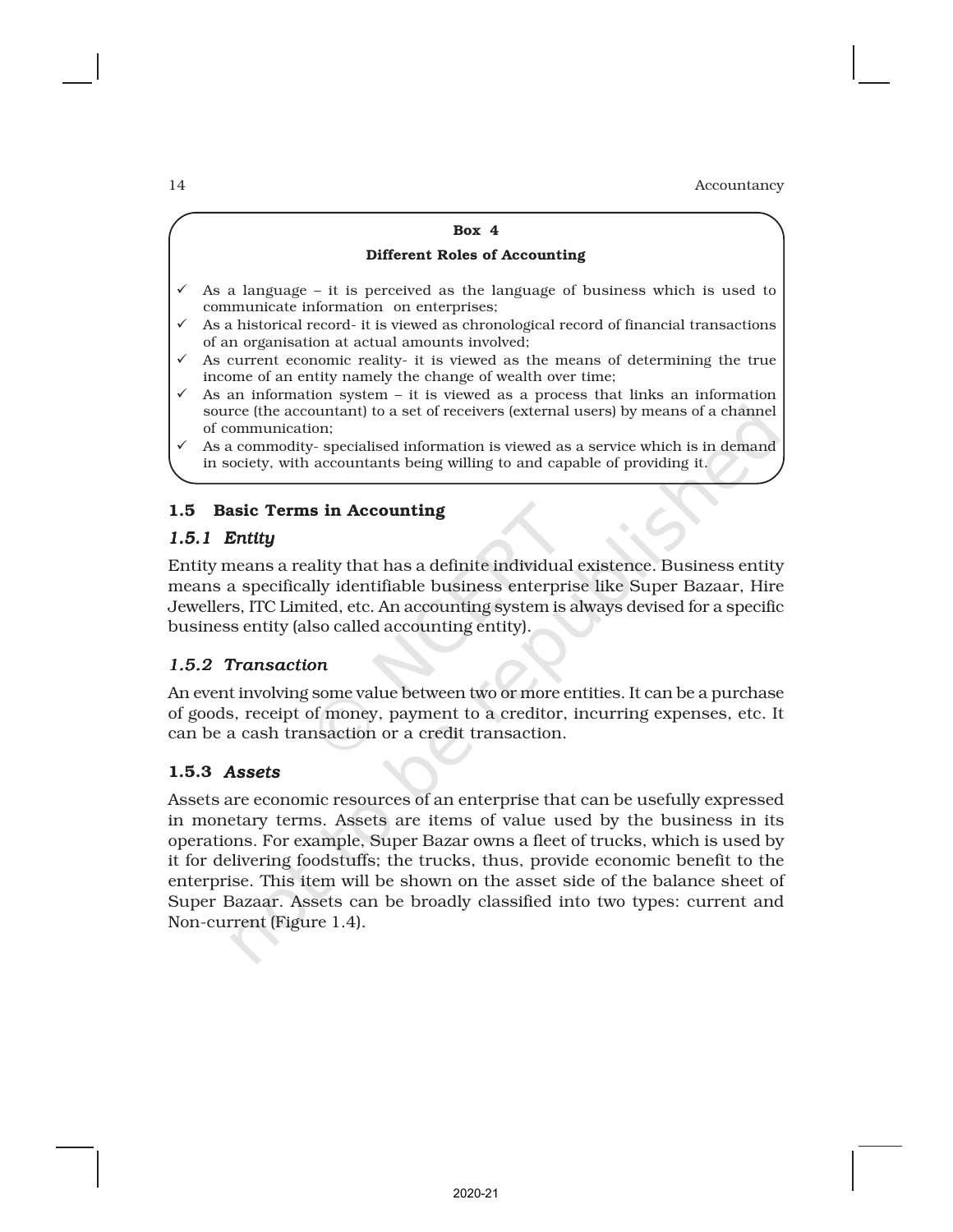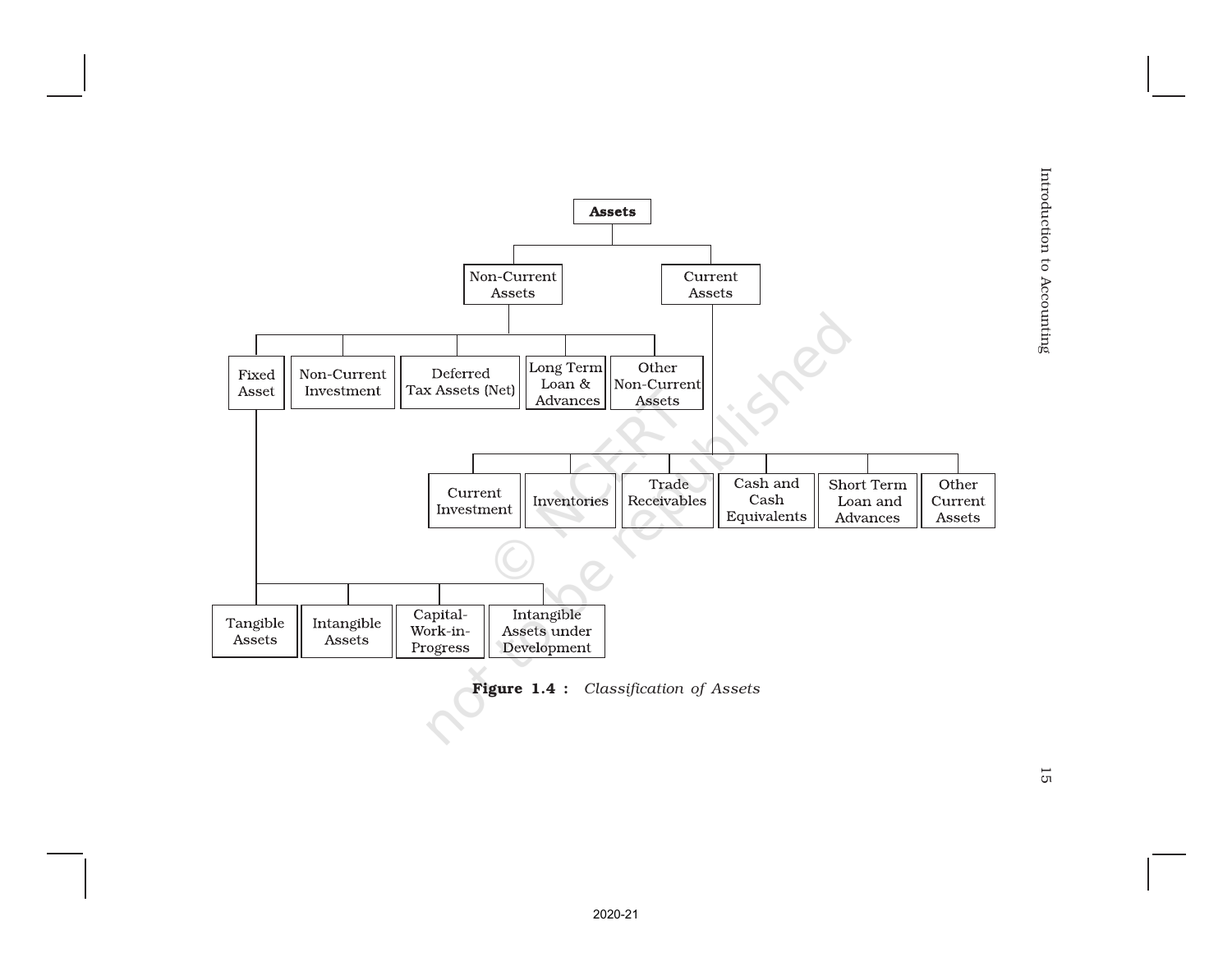## *1.5.4 Liabilities*

Liabilities are obligations or debts that an enterprise has to pay at some time in the future. They represent creditors' claims on the firm's assets. Both small and big businesses find it necessary to borrow money at one time or the other, and to purchase goods on credit. Super Bazar, for example, purchases goods for  $\bar{\mathcal{F}}$  10,000 on credit for a month from Fast Food Products on March 25, 2005. If the balance sheet of Super Bazaar is prepared as at March 31, 2005, Fast Food Products will be shown as creditors on the liabilities side of the balance sheet. If Super Bazaar takes a loan for a period of three years from Delhi State Co-operative Bank, this will also be shown as a liability in the balance sheet of Super Bazaar. Liabilities are classified as current and non-current (Figure 1.5).



#### Box 5

#### Distinction between current and non-current items:

- 1. Current assets or liabilities are involved in operating cycle.
- 2. Current assets or liabilities are realised/settled within 12 months.
- 3. Current items are primarily for trading.
- 4. Current items are cash or cash equivalent.

## *1.5.5 Capital*

Amount invested by the owner in the firm is known as capital. It may be brought in the form of cash or assets by the owner for the business entity capital is an obligation and a claim on the assets of business. It is, therefore, shown as capital on the liabilities side of the balance sheet.

# *1.5.6 Sales*

Sales are total revenues from goods or services sold or provided to customers. Sales may be cash sales or credit sales.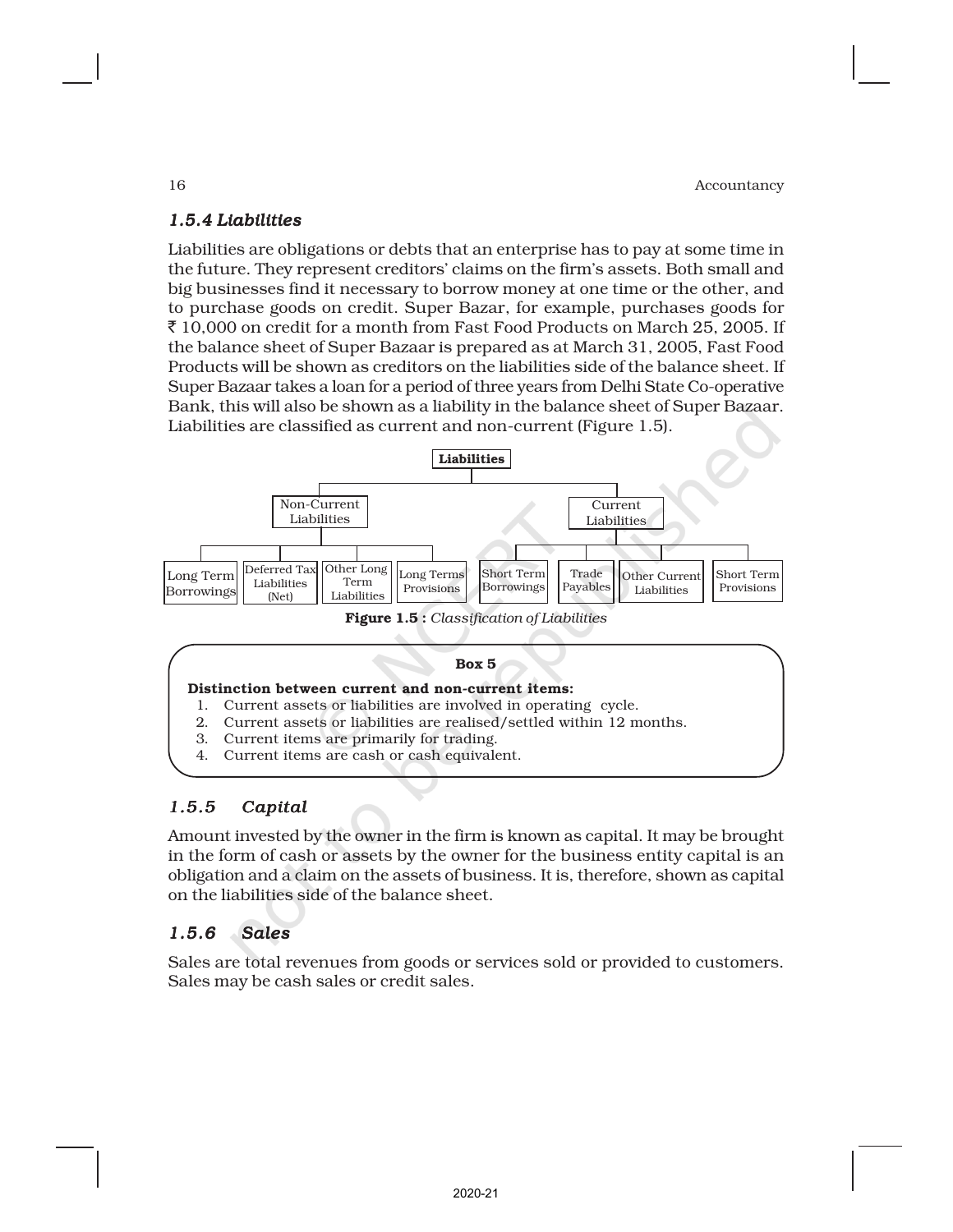## *1.5.7 Revenues*

These are the amounts of the business earned by selling its products or providing services to customers, called sales revenue. Other items of revenue common to many businesses are: commission, interest, dividends, royalities, rent received, etc. Revenue is also called income.

## *1.5.8 Expenses*

Costs incurred by a business in the process of earning revenue are known as expenses. Generally, expenses are measured by the cost of assets consumed or services used during an accounting period. The usual items of expenses are: depreciation, rent, wages, salaries, interest, cost of heater, light and water, telephone, etc.

## *1.5.9 Expenditure*

Spending money or incurring a liability for some benefit, service or property received is called expenditure. Purchase of goods, purchase of machinery, purchase of furniture, etc. are examples of expenditure. If the benefit of expenditure is exhausted within a year, it is treated as an expense (also called revenue expenditure). On the other hand, the benefit of an expenditure lasts for more than a year, it is treated as an asset (also called capital expenditure) such as purchase of machinery, furniture, etc.

# *1.5.10 Profit*

The excess of revenues of a period over its related expenses during an accounting year is profit. Profit increases the investment of the owners.

# *1.5.11 Gain*

A profit that arises from events or transactions which are incidental to business such as sale of fixed assets, winning a court case, appreciation in the value of an asset.

## *1.5.12 Loss*

The excess of expenses of a period over its related revenues its termed as loss. It decreases in owner's equity. It also refers to money or money's worth lost (or cost incurred) without receiving any benefit in return, e.g., cash or goods lost by theft or a fire accident, etc. It also includes loss on sale of fixed assets.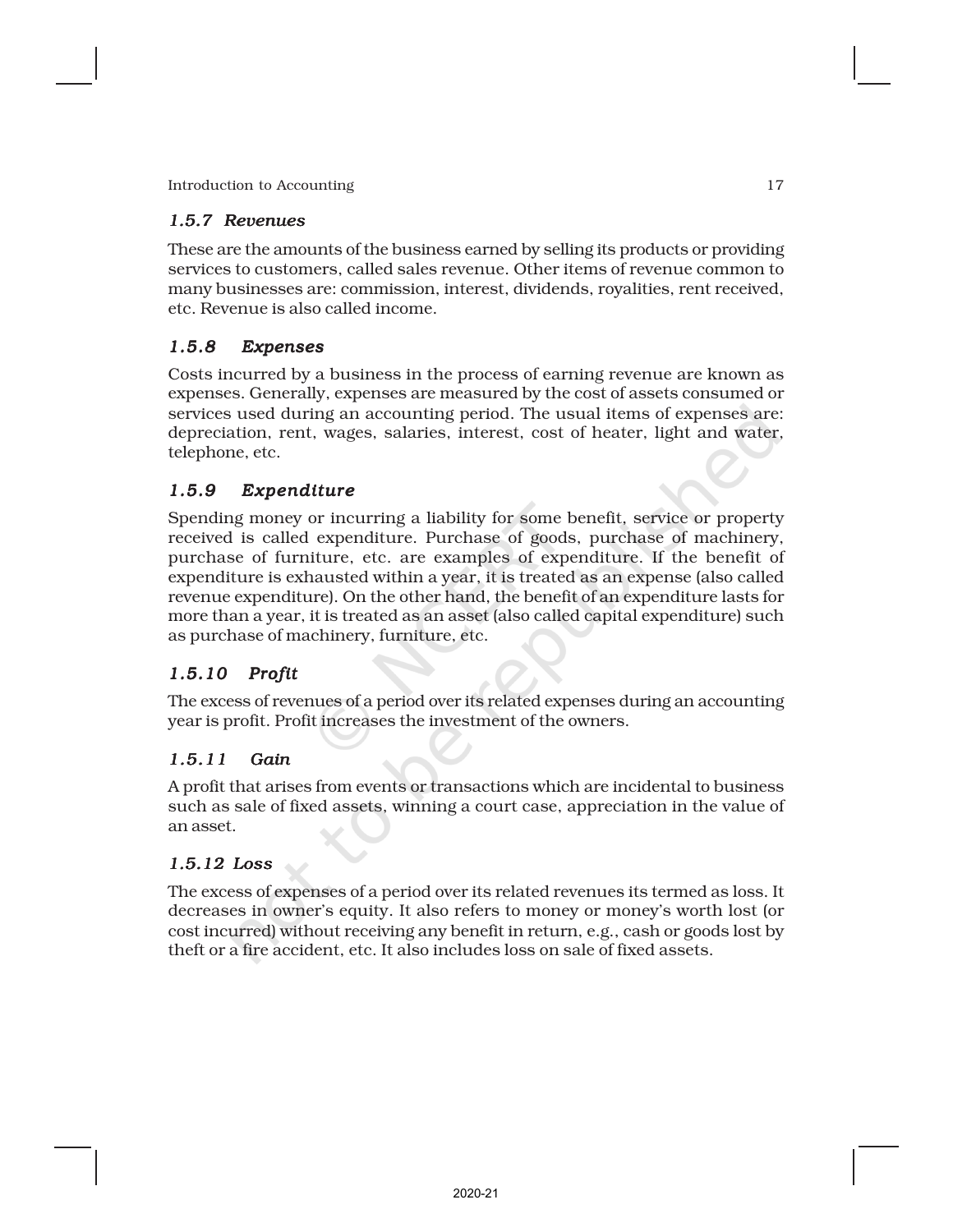18 Accountancy

# *1.5.13 Discount*

Discount is the deduction in the price of the goods sold. It is offered in two ways. Offering deduction of agreed percentage of list price at the time selling goods is one way of giving discount. Such discount is called 'trade discount'. It is generally offered by manufactures to wholesellers and by wholesellers to retailers. After selling the goods on credit basis the debtors may be given certain deduction in amount due in case if they pay the amount within the stipulated period or earlier. This deduction is given at the time of payment on the amount payable. Hence, it is called as cash discount. Cash discount acts as an incentive that encourages prompt payment by the debtors.

# *1.5.14 Voucher Voucher*

The documentary evidence in support of a transaction is known as voucher. For example, if we buy goods for cash, we get cash memo, if we buy on credit, we get an invoice; when we make a payment we get a receipt and so on.

# *1.5.15 Goods*

It refers to the products in which the business unit is dealing, i.e. in terms of which it is buying and selling or producting and selling. The items that are purchased for use in the business are not called goods. For example, for a furniture dealer purchase of chairs and tables is termed as goods, while for other it is furniture and is treated as an asset. Similarly, for a stationery merchant, stationery is goods, whereas for others it is an item of expense (not purchases)

# *1.5.16 Drawings*

Withdrawal of money and/or goods by the owner from the business for personal use is known as drawings. Drawings reduces the investment of the owners.

## *1.5.17 Purchases*

Purchases are total amount of goods procured by a business on credit and on cash, for use or sale. In a trading concern, purchases are made of merchandise for resale with or without processing. In a manufacturing concern, raw materials are purchased, processed further into finished goods and then sold. Purchases may be cash purchases or credit purchases.

# *1.5.18 Stock*

Stock (inventory) is a measure of something on hand-goods, spares and other items in a business. It is called *Stock in hand*. In a trading concern, the stock on hand is the amount of goods which are lying unsold as at the end of an accounting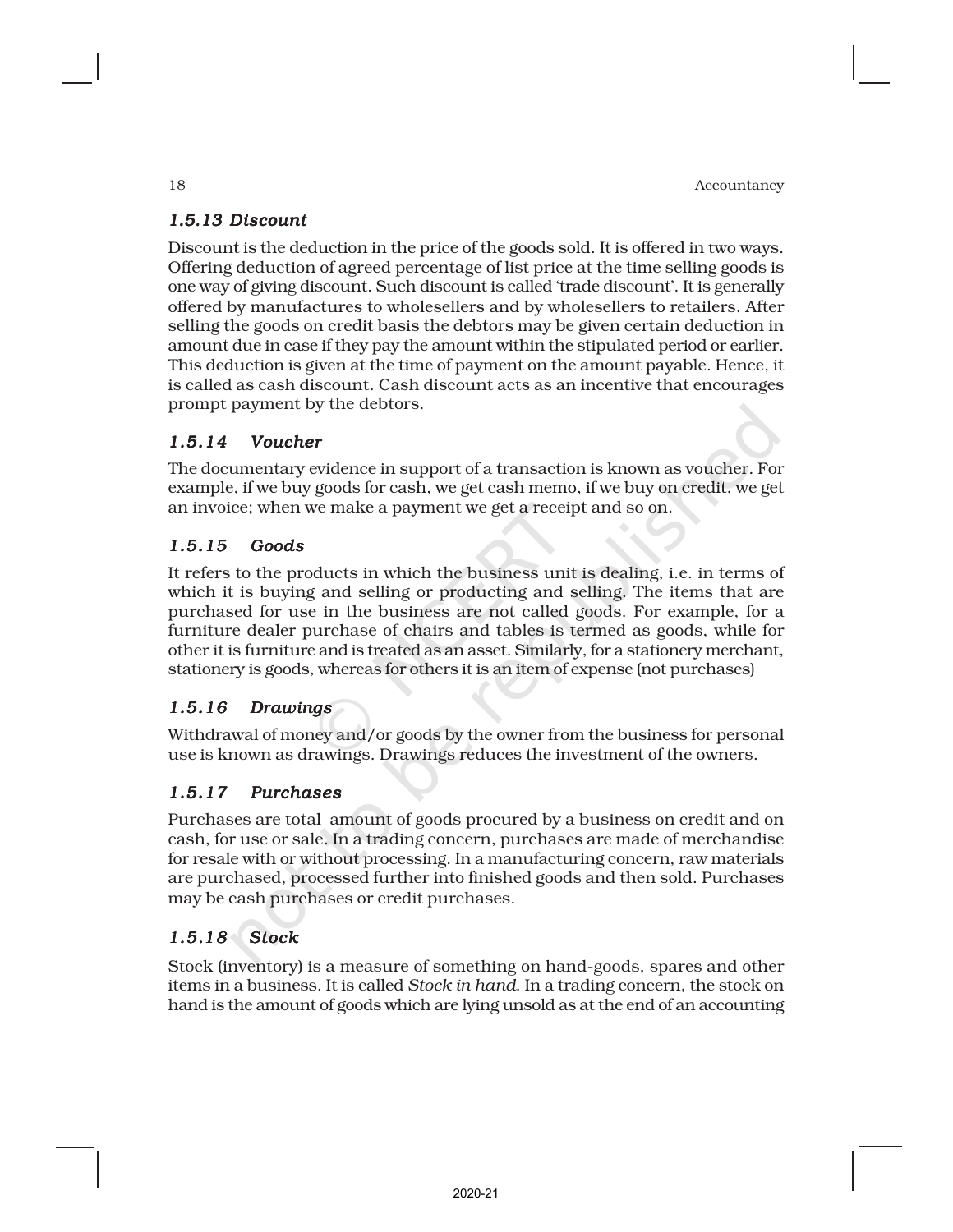period is called *closing stock* (ending inventory). In a manufacturing company, closing stock comprises raw materials, semi-finished goods and finished goods on hand on the closing date. Similarly, *opening stock* (beginning inventory) is the amount of stock at the beginning of the accounting period.

## *1.5.19 Debtors*

Debtors are persons and/or other entities who owe to an enterprise an amount for buying goods and services on credit. The total amount standing against such persons and/or entities on the closing date, is shown in the balance sheet as *sundry debtors* on the asset side.

## *1.5.20 Creditors*

Creditors are persons and/or other entities who have to be paid by an enterprise an amount for providing the enterprise goods and services on credit. The total amount standing to the favour of such persons and/or entities on the closing date, is shown in the Balance Sheet as *sundry creditors* on the liabilities side.

#### Test Your Understanding - V

Mr. Sunrise started a business for buying and selling of stationery with  $\bar{\tau}$  5,00,000 as an initial investment. Of which he paid  $\bar{\tau}1,00,000$  for furniture,  $\bar{\tau}2,00,000$  for buying stationery items. He employed a sales person and clerk. At the end of the month he paid  $\bar{\tau}$  5,000 as their salaries. Out of the stationery bought he sold some stationery for  $\bar{\tau}1,50,000$  for cash and some other stationery for  $\bar{\tau}1,00,000$  on credit basis to Mr.Ravi. Subsequently, he bought stationery items of  $\bar{\tau}1,50,000$  from Mr. Peace. In the first week of next month there was a fire accident and he lost  $\bar{\tau}$  30,000 worth of stationery. A part of the machinery, which cost  $\bar{\tau}$  40,000, was sold for  $\bar{\tau}$  45,000.

From the above, answer the following :

- 1. What is the amount of capital with which Mr. Sunrise started business.
- 2. What are the fixed assets he bought?
- 3. What is the value of the goods purchased?
- 4. Who is the creditor and state the amount payable to him?
- 5. What are the expenses?
- 6. What is the gain he earned?
- 7. What is the loss he incurred?
- 8. Who is the debtor? What is the amount receivable from him?
- 9. What is the total amount of expenses and losses incurred?
- 10. Determine if the following are assets, liabilities, revenues, expenses or none of the these: sales, debtors, creditors, salary to manager, discount to debtors, drawings by the owner.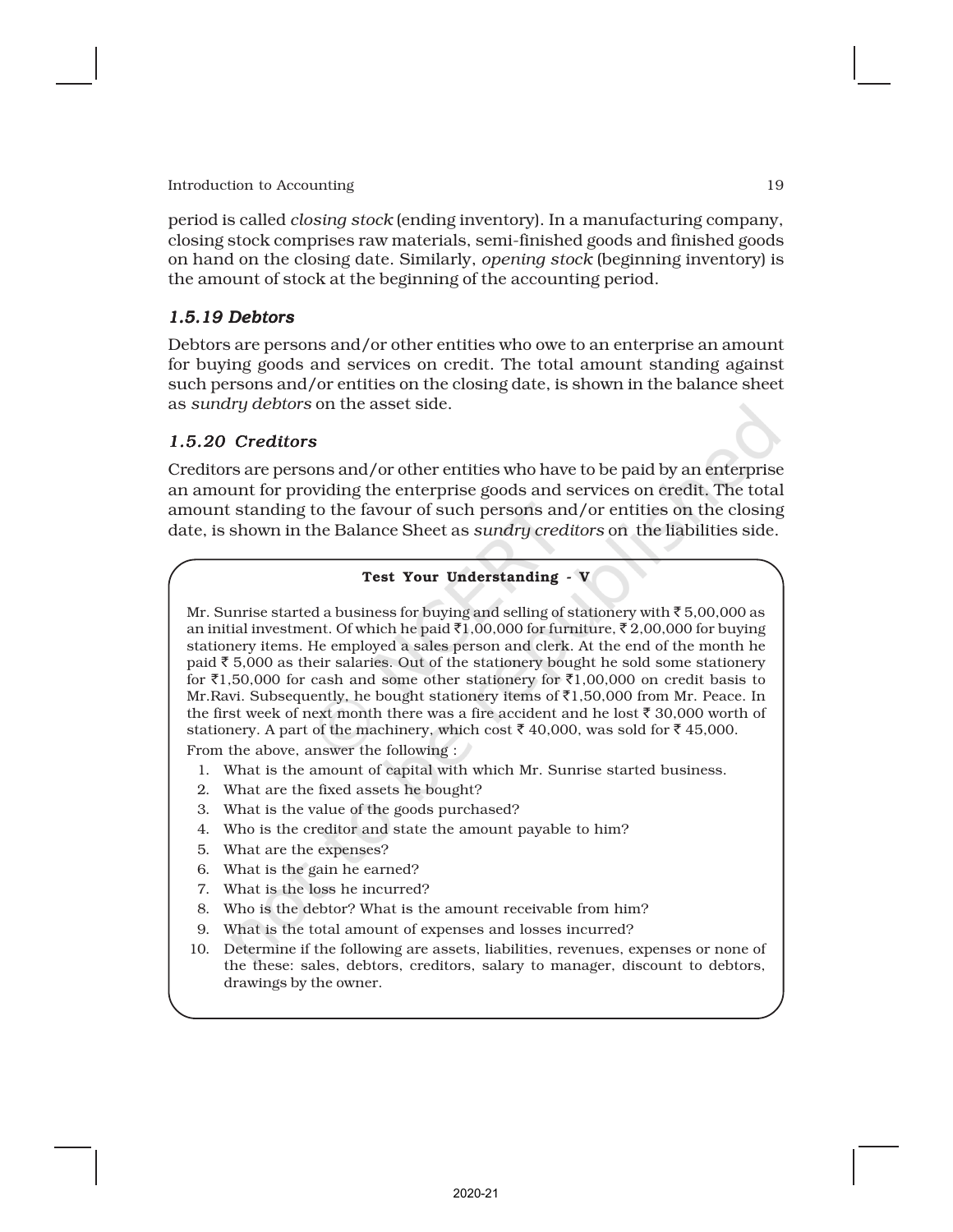#### 20 Accountancy

#### *Summary with Reference to Learning Objectives*

- 1. *Meaning of Accounting* : Accounting is a process of identifying, measuring, recording the business transactions and communicating thereof the required information to the interested users.
- 2. *Accounting as a source of information* : Accounting as a source of information system is the process of identifying, measuring, recording and communicating the economic events of an organisation to interested users of the information.
- 3. *Users of accounting information* : Accounting plays a significant role in society by providing information to management at all levels and to those having a direct financial interest in the enterprise, such as present and potential investors and creditors. Accounting information is also important to those having indirect financial interest, such as regulatory agencies, tax authorities, customers, labour unions, trade associations, stock exchanges and others.
- 4. *Qualitative characteristics of Accounting* : To make accounting information decision useful, it should possess the following qualitative characteristics.
	- Reliability Understandability
	- Relevance Comparability
- 5. *Objective of accounting* : The primary objectives of accounting are to :
	- maintain records of business;
	- calculate profit or loss;
	- depict the financial position; and
	- make information available to various groups and users.
- 6. *Role of accounting* : Accounting is not an end in itself. It is a means to an end. It plays the role of a :
	- Language of a business
	- Historical record
	- Current economic reality
	- Information system
	- Service to users

#### *Questions for Practice*

#### *Short Answers*

- 1. Define accounting.
- 2. State the end product of financial accounting.
- 3. Enumerate main objectives of accounting.
- 4. Who are the users of accounting information.
- 5. State the nature of accounting information required by long-term lenders.
- 6. Who are the external users of information?
- 7. Enumerate information needs of management.
- 8. Give any three examples of revenues.
- 9. Distinguish between debtors and creditors; profit and gain
- 10. 'Accounting information should be comparable'. Do you agree with this statement. Give two reasons.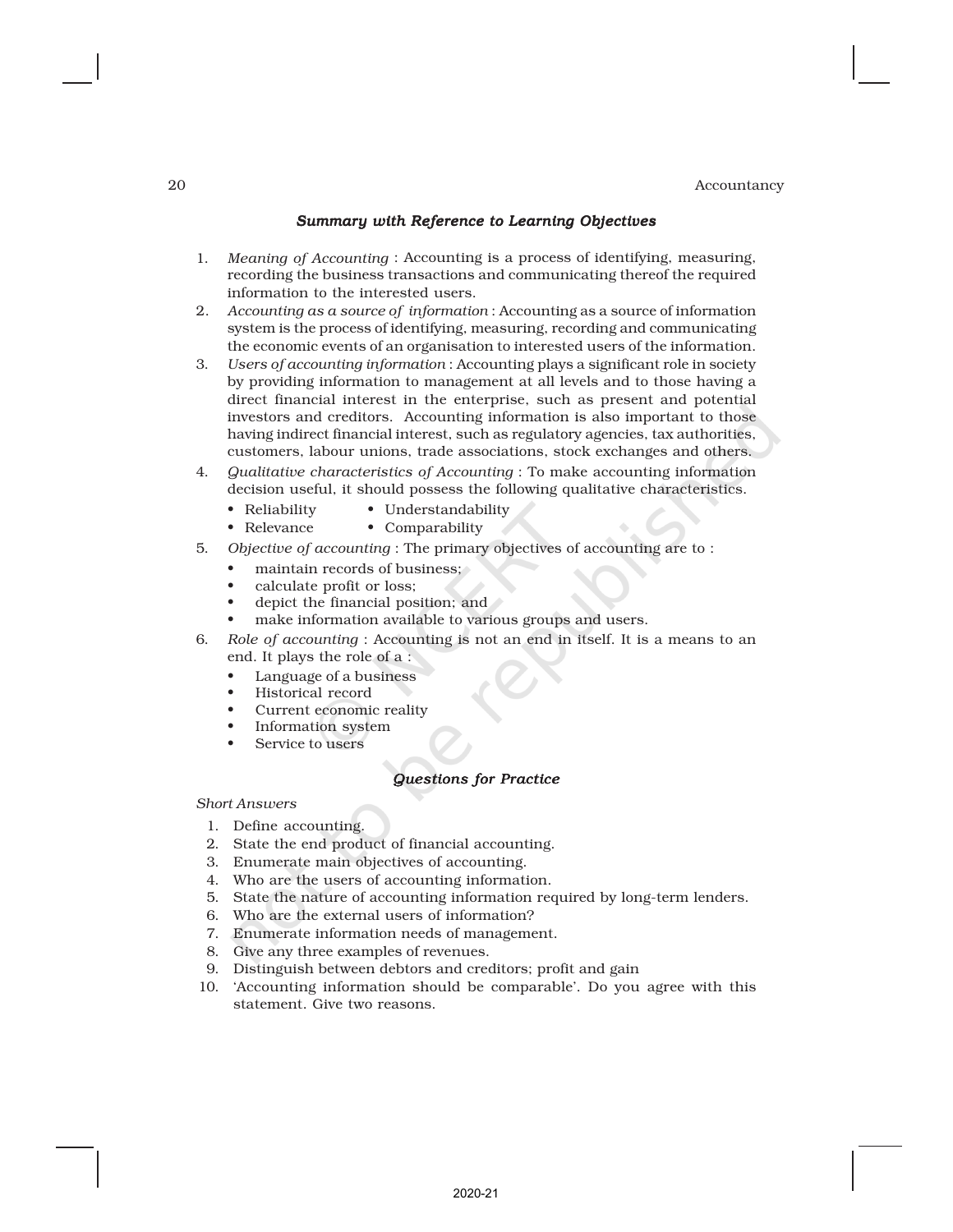- 11. If the accounting information is not clearly presented, which of the qualitative characteristic of the accounting information is violated?
- 12. "The role of accounting has changed over the period of time"- Do you agree? Explain.
- 13. Giving examples, explain each of the following accounting terms :
	- Fixed assets Revenue Expenses
	- Short-term liability Capital
- 14. Define revenues and expenses?
- 15. What is the primiary reason for the business students and others to familiarise themselves with the accounting discipline?

#### *Long Answers*

- 1. What is accounting? Define its objectives.
- 2. Explain the factors which necessitated systematic accounting.
- 3. Describe the informational needs of external users.
- 4. What do you mean by an asset and what are different types of assets?
- 5. Explain the meaning of gain and profit. Distinguish between these two terms.
- 6. Explain the qualitative characteristics of accounting information.
- 7. Describe the role of accounting in the modern world.

#### *Checklist to Test Your Understanding*

*Test Your Understanding – I*

- (a) Economic Transactions (b) Management/Employees (c) Creditor
- (d) Time-gap (e) External (f) Free from bias
- (g) Identifying the transactions and communicating information
- (h) Monetary (i) Chronological

*Test Your Understanding - II*

- 1. Reliability, i.e. Verifiability, Faithfulness, Nutrality
- 2. Relevance, i.e. Timeliness
- 3. Understandability and Comparibility

*Test Your Understanding - III*

- (a) Government and other regulators
- (b) Management
- (c) Social responsibility groups
- (d) Lenders
- (e) Suppliers and Creditors
- (f) Customers

*Test Your Understanding - IV*

1. (c) 2. (a) 3. (c) 4. (a) 5. (a)